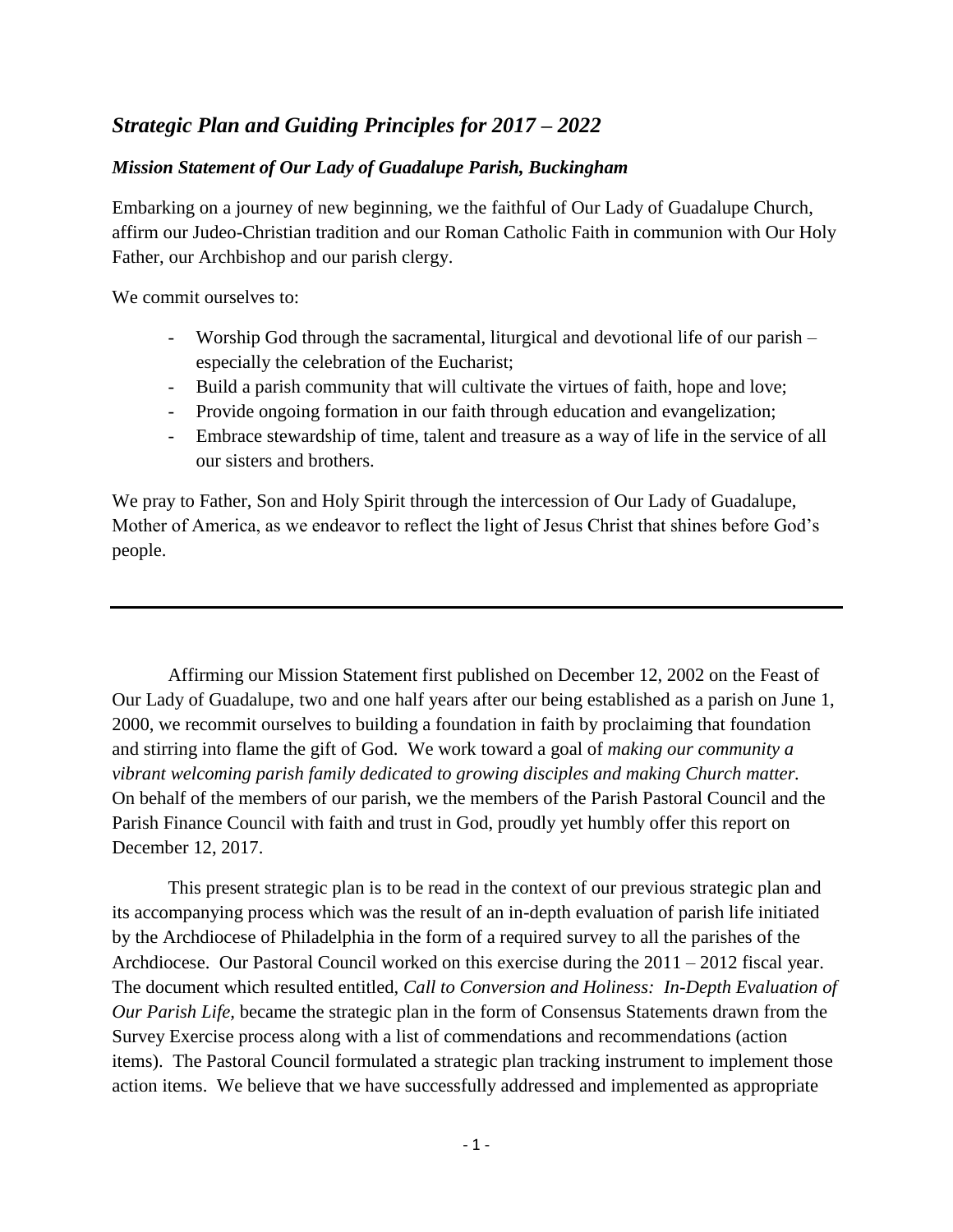all action items of that strategic plan, save for a few, which will resurface as appropriate in the present strategic plan.

One of the major outcomes of the implementation process of the previous strategic plan was the establishment of the Parish Evangelization Committee, made up of members from both the Pastoral Council and Finance Council. As time progressed it was discerned that the best way to assist the Evangelization Committee to fulfill its task was to divide its charge into three key steering or working sub-committees. Members of these subcommittees were appointed from the Pastoral and Finance Councils along with other committed volunteers from outside the two main councils. These three sub-committees are known as:

- 1. The Outreach/Evangelization Committee
- 2. The Organization/Institution Review Committee
- 3. The Fiscal Responsibility/Stewardship Committee

These three sub-committees were key to the success of the completion of our previous strategic plan. As a part of the present strategic plan, these three sub-committees will guide the implementation of the goals and objectives of the present strategic plan, by working with the present committees and organizations of the parish, and when appropriate, creating new ones. These goals and objectives are based on the seven signs, listed below, of a vibrant parish as defined by the Archdiocese of Philadelphia.

It will be the responsibility of the Pastoral and Finance Councils to make sure the accomplishments of the first strategic plan are monitored, maintained and further developed as appropriate and necessary, as well as monitor and evaluate the success of the proposed goals and objectives of the present strategic plan. This document will be our guide over the next five years, 2017 – 2022.

N.B. This strategic plan is not meant to be restrictive in any way, but rather outlines the guiding principles in moving forward our parish goals and objectives. This document is designed to be flexible enough to adapt to new priorities as they arise, and which may not fit under particular category.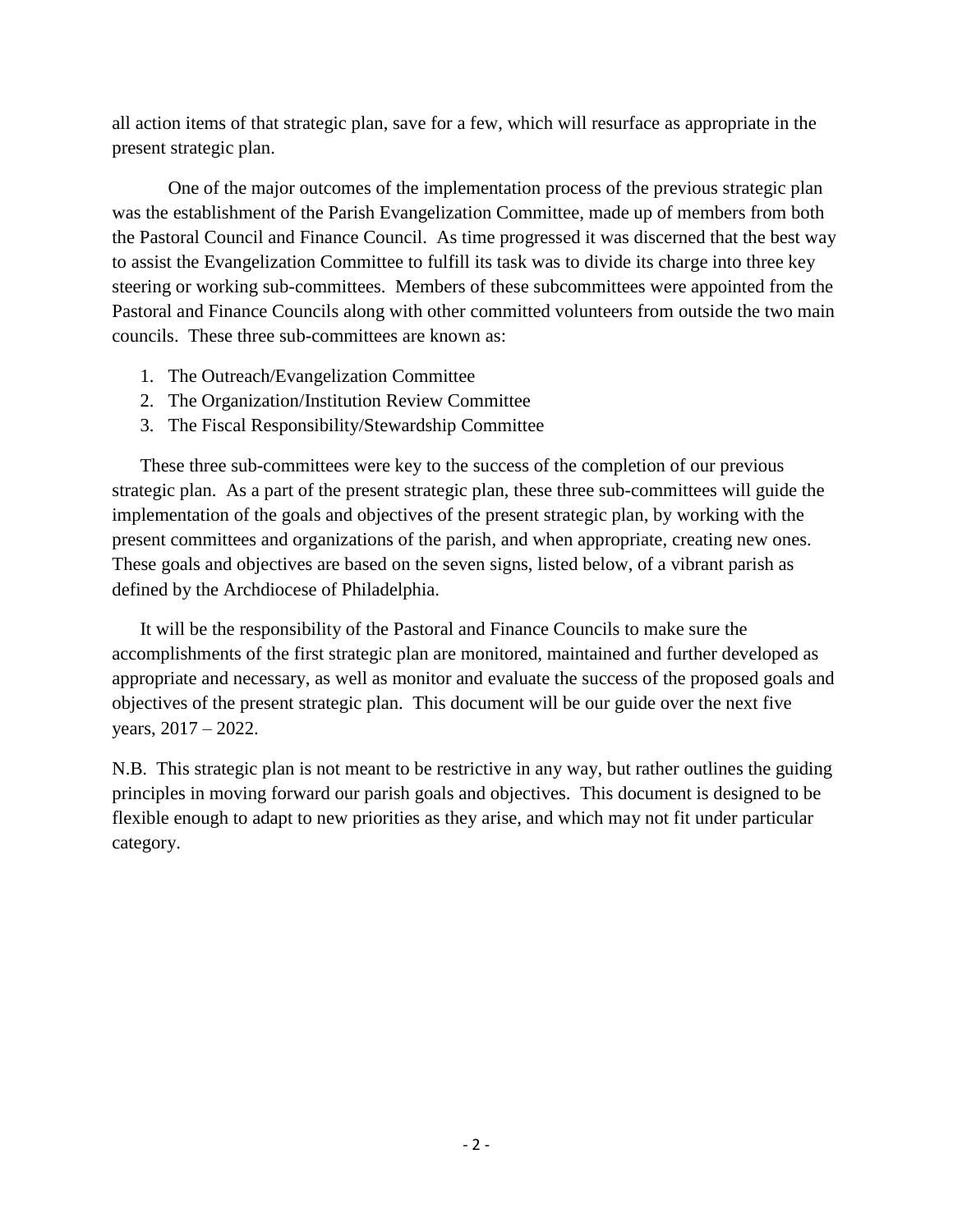# *1. A Worshiping Parish*

"The liturgy is the summit toward which the activity of the Church is directed; it is also the font from which all her power flows. It is therefore the privileged place for catechizing the People of God." (Catechism of the Catholic Church, #1074, Sacrosanctum Concilium, #12)

# *2. A Welcoming and Caring Parish*

"The parish is a privileged place where the faithful concretely experience the Church. Parishes are called to be welcoming and fraternal …attentive to the cultural diversity of the people, open to pastoral projects which go beyond the individual parish… The parish can be the source of great hope. It can gather people in community, assist family life, overcome the sense of anonymity, welcome people and help them to be involved in their neighborhood and in society." (Ecclesia in America #41)

# *3. A Witnessing and Proclaiming Parish*

"Evangelization is bringing the Good News of Jesus into every human situation and seeking to convert individuals and society by the Divine power of the Gospel itself. (Go and Make Disciples #10)

"The pastor…is to make every effort with the aid of the Christian faithful, to bring the gospel message also to those who have ceased practicing their religion or who do not profess the true faith." (Code of Canon Law #528)

## *4. An Educational and Formational Parish*

"The parish is, without doubt, the most important locus in which the Christian community is formed and expressed. The parish is also the usual place in which the faith is born and in which it grows…the prime mover and pre-eminent place for catechesis." (The General Directory for Catechesis # 257)

## *5. A Parish Responsive to Others*

"To live charity is a primary form of mission. The word proclaimed becomes visible when it is incarnated in acts of solidarity and sharing and in gestures that concretely demonstrate the face of Christ, the true friend of humanity." (Pope Benedict XVI, Papal Address May 26, 2009)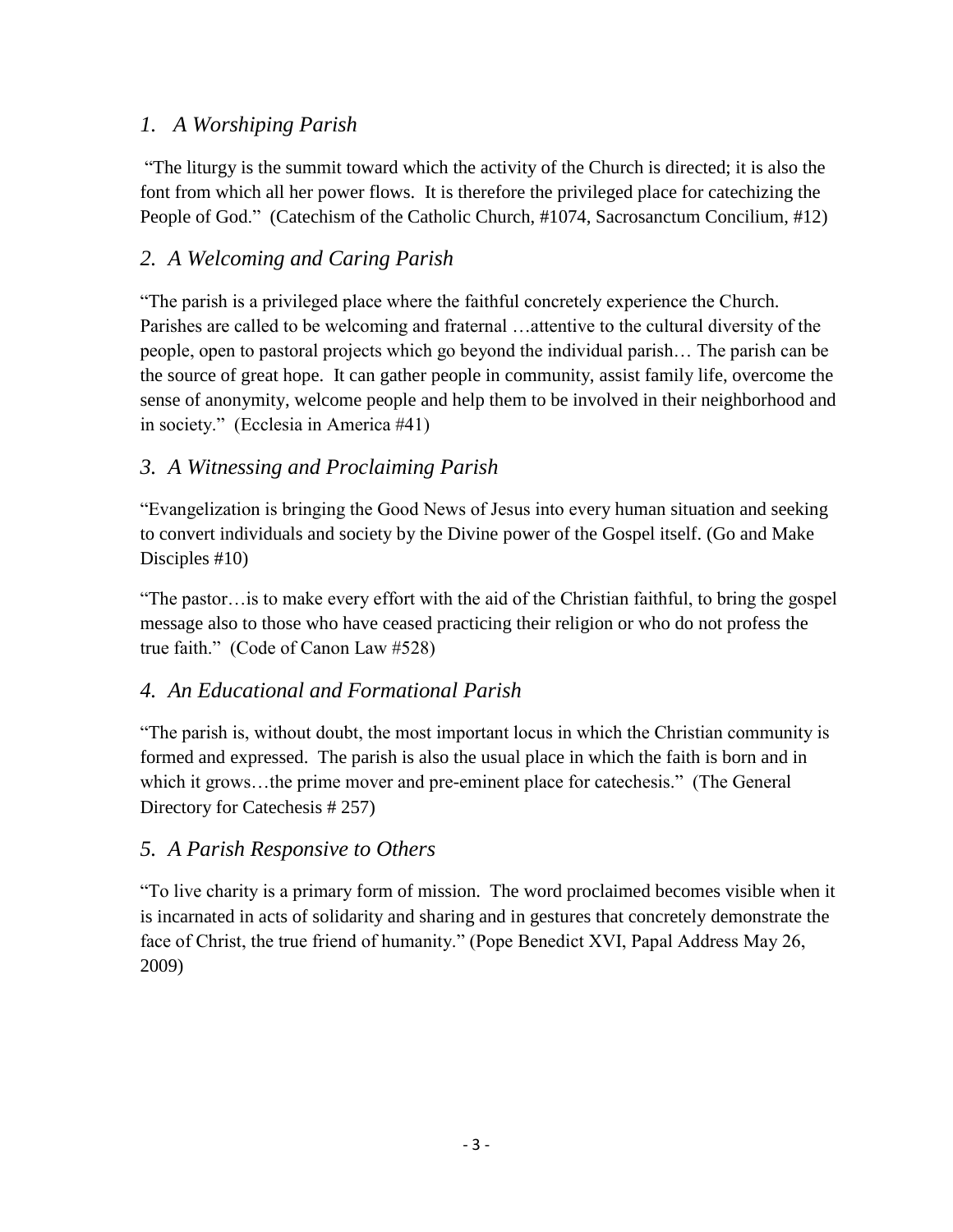### *6. An Effectively Administered Parish*

"Today, the pressing pastoral task of the new evangelization calls for the involvement of the entire People of God, and requires a new fervor, new methods and a new expression for the announcing and witnessing of the Gospel. This task demands priests who are deeply and fully immersed in the mystery of Christ and capable of embodying a new style of pastoral life, marked by a profound communion with the pope, bishops and priests, and a fruitful cooperation with the lay faithful, always respecting and fostering the different roles, charisms and ministries present within the ecclesial community." (John Paul II, On the Formation of Priests in the Circumstances of the Present Day #38)

## *7. A Gifted Parish, Living Responsibl*y

"The Christian faithful are obliged to assist with the needs of the Church so that the Church has what is necessary for divine worship, for apostolic works and works of charity and for the decent sustenance of ministers." (Code of Canon Law #222)

"As Christian stewards, we receive God's gifts gratefully, cultivate them responsibly, share them lovingly in justice with others, and return them with increase to the Lord." (Stewardship: A Disciple's Response, United States Conference of Catholic Bishops)

#### *Goals and objectives for the next three to five years:*

We commend our initiatives and accomplishments listed in our previous strategic plan. In order to assist us in fulfilling our mission in order that we may continue to be *a vibrant welcoming parish family community, growing disciples and making Church matter*, and continue to respond to our pastoral needs, we propose the following recommendations: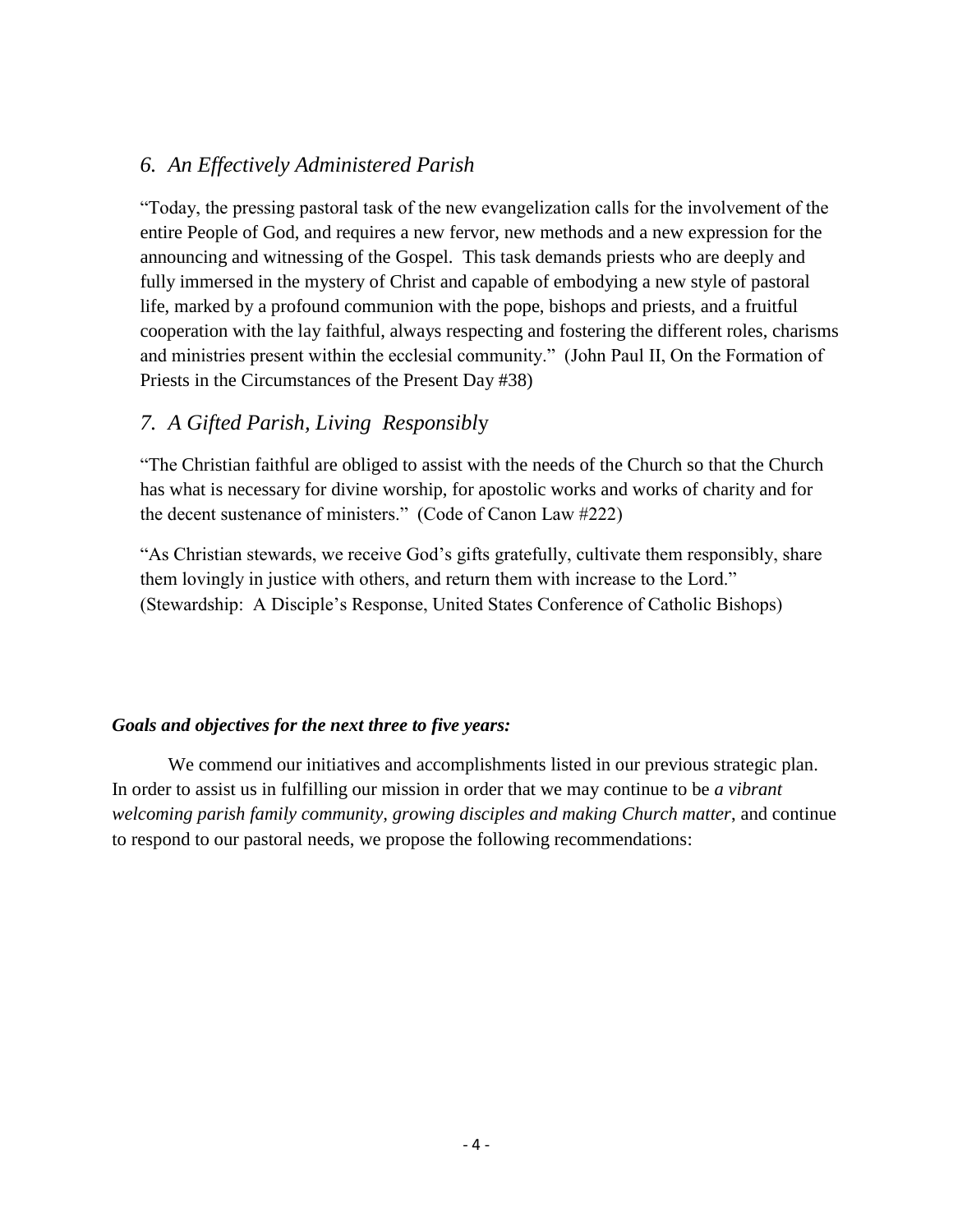#### *Outreach/Evangelization Committee*

- Increase attendance and participation at all Sunday Masses with a goal of increasing attendance and active participation by another 20% over the next five years.
- Evaluate and recommend a marriage preparation program in coordination with the parish clergy in order to prepare couples for a grace and joy filled marriage in the Catholic Church.
- Expand our out-reach to the family members of the Spanish speaking cultures of our parish in order to provide sacramental and educational needs as well as other assistance as appropriate.
- Expand programs sponsored by the Adult Faith Formation Committee in order to increase new members.
- Enhance our use of technology to address the needs of the various age groups in our parish.
- Assist Pastoral Council to monitor and implement *Remain in My Love: Archdiocese of Philadelphia Initiative for the Renewal of Marriage and Family Life.*

### *Organization/Institution Review Committee*

- Evaluate present infrastructure of the institution and propose a plan of *standard operating procedures*.
- Monitor present ministries, organizations and committees of the parish to insure: new recruitment, succession of leadership, development and on-going education.
- If debt has been significantly reduced by this time *consider* conducting a feasibility study at the appropriate time (fiscal year 2020-2021) regarding the needs as they develop, to build a Parish Educational Center and Sports Complex on the lower end of the property.
- Assist Pastoral Council to provide proper committee support to implement *Remain in My Love: Archdiocese of Philadelphia Initiative for the Renewal of Marriage and Family Life.*